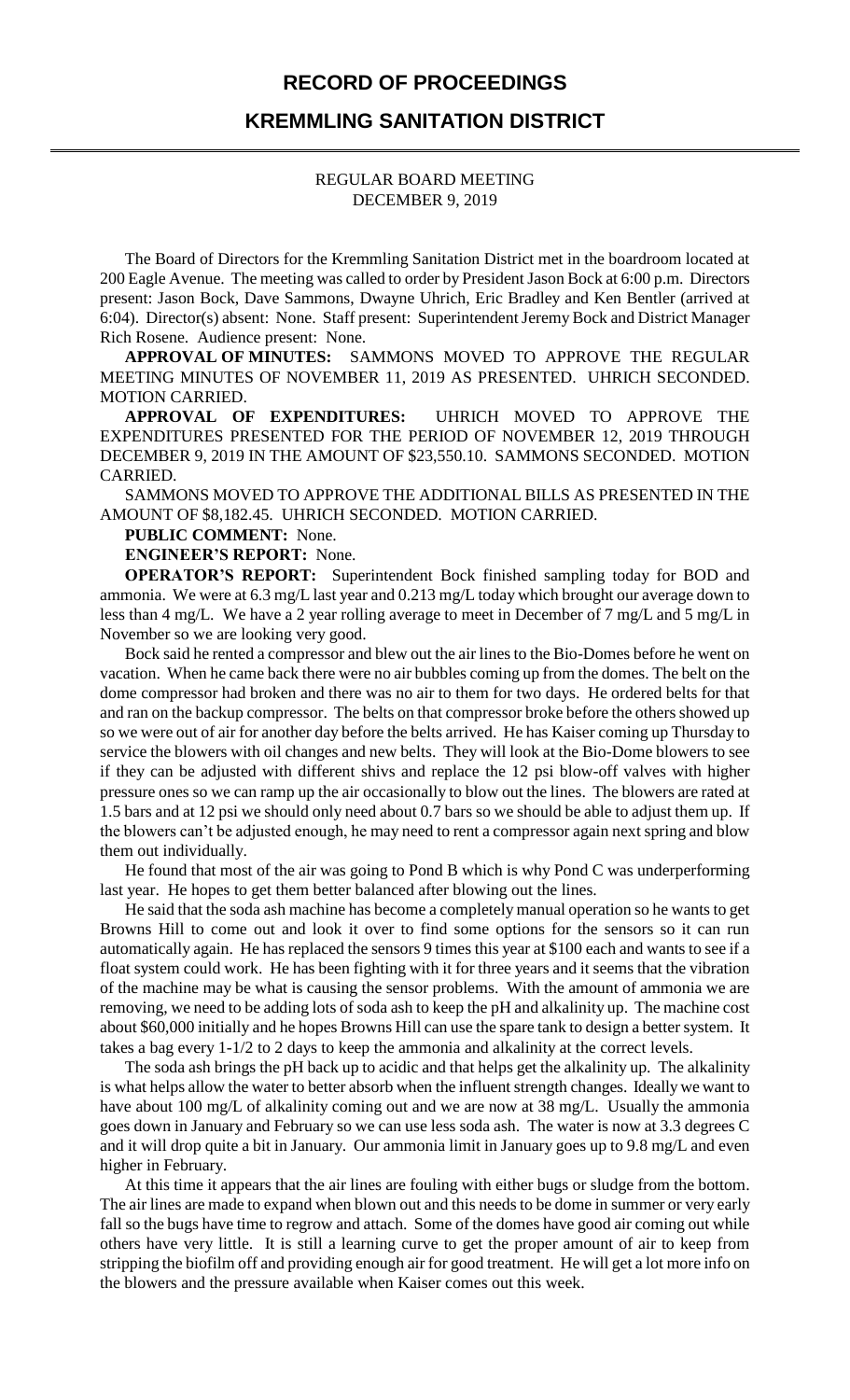# **RECORD OF PROCEEDINGS KREMMLING SANITATION DISTRICT**

Regular Board Meeting December 9, 2019 Page 2 of 3

**2020 BUDGET:** Rosene discussed the minor changes since the last meeting. We got our final assessed valuation and it only changed \$220 from the initial one in August. We will also need to discuss Superintendent Bock salary prior to final adoption. Rosene said he added some money in administration supplies to purchase a new administration computer due to the Microsoft decision to no longer support the Window 7 operating system effective in January. New software would also be needed for Word, Excel, Outlook, etc. and he hopes to avoid the Windows 365 subscription service and just purchase newer versions than the 2010 version we currently have. Rosene said we would need to also upgrade the software on Bock's computer as well.

Rosene added \$50,000 in revenues for the septage receiving station. Bock should be able to bill the haulers directly without having to go through the town billing system. The agreement has been signed with Water Technology Group for the construction. Bock will get an agreement to the haulers for their review by January. They have a copy of our draft rules and procedures.

Rosene said that the board needs to consider Bock's request to look at his current salary and we also need to consider a step system at some point for the period between increased license levels. We need to recognize the value of the work Bock has provided the district in the operations area and in purchasing negotiations. The current COLA is 3% which is \$1.00/hour on Bock's salary. There was a discussion of the collections and treatment license levels. Bock was able to get the collections level kept at the current level, but the treatment plant will be changed to a 'B' level. The weekend duty of \$150 per weekend is separate from regular time. Sammons asked how we compare to other districts in the county. Rosene said it is difficult to compare as most of the others are mechanical plants with 'A' operators but did have some information from a salary survey a couple of years ago and shared that information with the board. Several options were discussed for an increase and for a license increase.

BENTLER MOVED TO INCREASE BOCK'S HOURLY PAY 5% FOR 2020 AND TO INCREASE HIS RATE BY \$2.00 PER HOUR WHEN HE GETS HIS 'B' LICENSE. BRADLEY SECONDED. MOTION CARRIED.

The process to adopt the budget is in three resolutions for the board to adopt. The first adopts the budget, the second sets the mill levy for property taxes and the third appropriates the funds. Various letters and forms also need to be signed to transmit the budget info to the county and the state.

UHRICH MOVED TO APPROVE RESOLUTION NUMBER 2019-12-1, A RESOLUTION TO ADOPT BUDGET. BRADLEY SECONDED. MOTION CARRIED.

SAMMONS MOVED TO APPROVE RESOLUTION NUMBER 2019-12-2, A RESOLUTION TO SET MILL LEVIES. UHRICH SECONDED. MOTION CARRIED.

BENTLER MOVED TO APPROVE RESOLUTION NUMBER 2019-12-3, A RESOLUTION TO APPROPRIATE SUMS OF MONEY. UHRICH SECONDED. MOTION CARRIED.

**OLD BUSINESS:** Rosene started the discussion on the septage receiving station rules and procedures by asking for any specific questions or changes needed. Rosene asked Bock if he had a preference of septage receiving station or facility. He preferred that it be referred to as a station. Rosene checked on the insurance amounts in the draft rules and they came right out of the state statutes, so no changes are needed. Sammons asked if the haulers would need proof of insurance and Rosene said that they would need to provide this to the district. They very likely have to provide this to their current hauler as well.

Rosene asked Bock about the hours of operation. Right now the hours are Monday through Friday from 6 am to 7 pm and then open all hours on Saturdays and Sundays and on holidays with approval. Bock said he used those hours based on if any hauling occurred on a holiday during the winter. He said he was alright with the station being open 24 hours all week and on holidays with approval. The hours may need to be adjusted after we have been operating for a while if there are any problems. Bentler asked what the procedure would be if a hauler had a problem. Bock said that they would have to contact staff for assistance. The dumping will be metered by the hauler to get through the station correctly and to not upset our headworks. We also have our cameras to monitor who comes and goes. The manifest ticket can be used to determine the location of any loads that give us a problem. These rules will be subject to change as needed once we have some operational experience. The haulers have a copy of this draft and they will get the next version also.